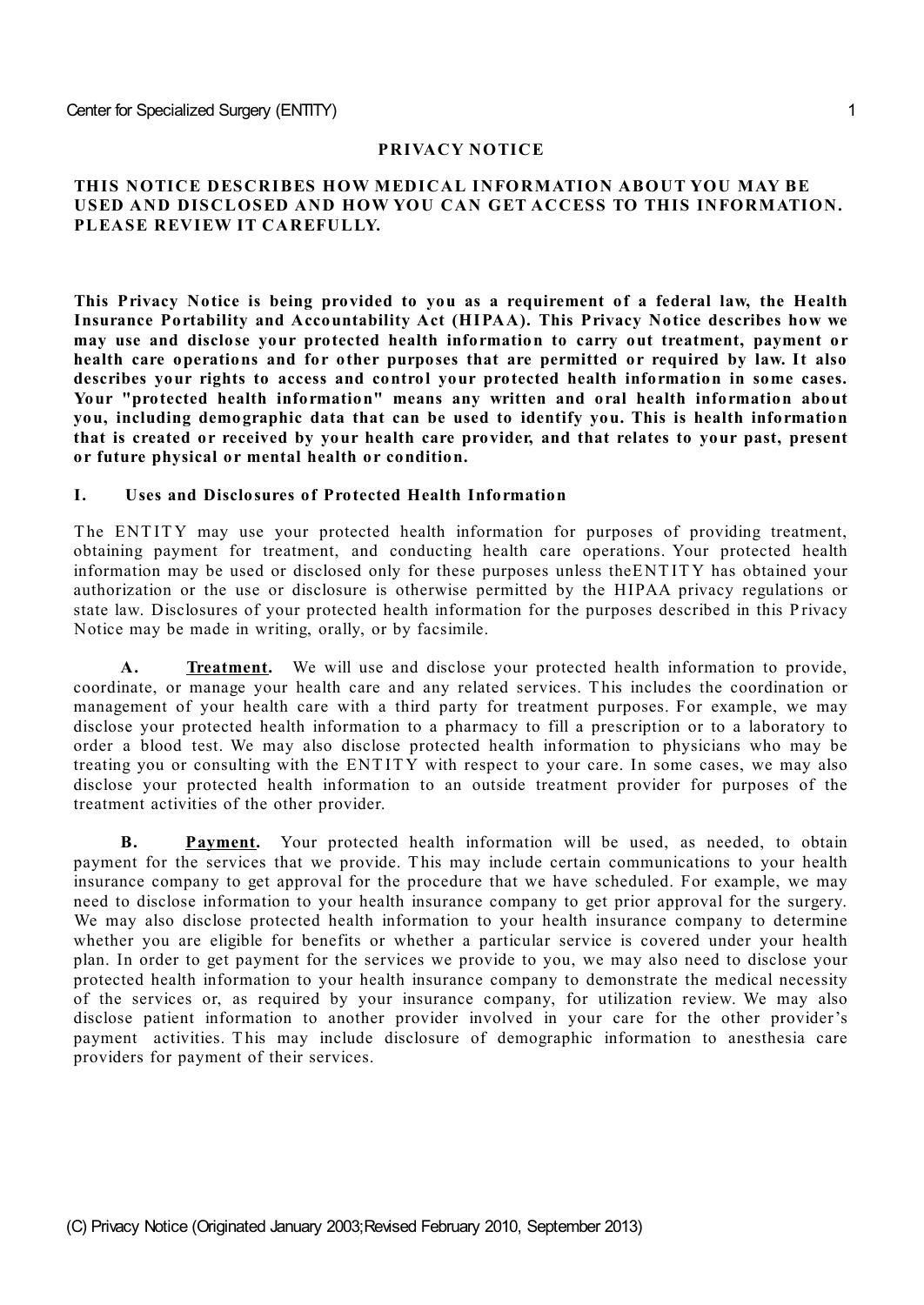**C. Operations.** We may use or disclose your protected health information, as necessary, for our own health care operations to facilitate the function of all or a portion of the ENTITY and to provide quality care to all patients. Health care operations include such activities as: quality assessment and improvement activities, employee review activities, training programs including those in which students, trainees, or practitioners in health care learn under supervision, accreditation, certification, licensing or credentialing activities, review and auditing, including compliance reviews, medical reviews, legal services and maintaining compliance programs, and business management and general administrative activities.

In certain situations, we may also disclose patient information to another provider or health plan for their health care operations.

**D. Other Uses and Disclosures.** As part of treatment, payment and health care operations, we may also use or disclose your protected health information for the following purposes:

1. To remind you of your surgery date.

2. We may, from time to time, contact you to provide information about treatment alternatives or other health-related benefits and services that we provide and that may be of interest to you.

### **II. Uses and Disclosures Beyond Treatment, Payment, and Health Care Operations Permitted Without Authorization or Opportunity to Object**

Federal privacy rules allow us to use or disclose your protected health information without your permission or authorization for a number of reasons including the following:

**A. When Legally Required or Permitted.** We will disclose your protected health information when we are required or permitted to do so by any federal, state or local law. One situation in which we may disclose your protected health information is in the instance of a breach involving your protected health information, to notify you, law enforcement and regulatory authorities, as necessary, of the situation, and others as appropriate to resolve the situation.

### **B. When There Are Risks to Public Health.**

We may disclose your protected health information for the following public activities and purposes:

- To prevent, control, or report disease, injury or disability as permitted by law.
- To report vital events such as birth or death as permitted or required by law.
- To conduct public health surveillance, investigations and interventions as permitted or required by law.

• To collect or report adverse events and product defects, track FDA regulated products, enable product recalls, repairs or replacements to the FDA and to conduct post marketing surveillance.

• To notify a person who has been exposed to a communicable disease or who may be at risk of contracting or spreading a disease as authorized by law.

• To report to an employer information about an individual who is a member of the workforce as legally permitted or required.

**C. To Report Suspected Abuse, Neglect Or Domestic Violence.** We may notify government authorities if we believe that a patient is the victim of abuse, neglect or domestic violence. We will make this disclosure only when specifically required or authorized by law or when the patient agrees to the disclosure.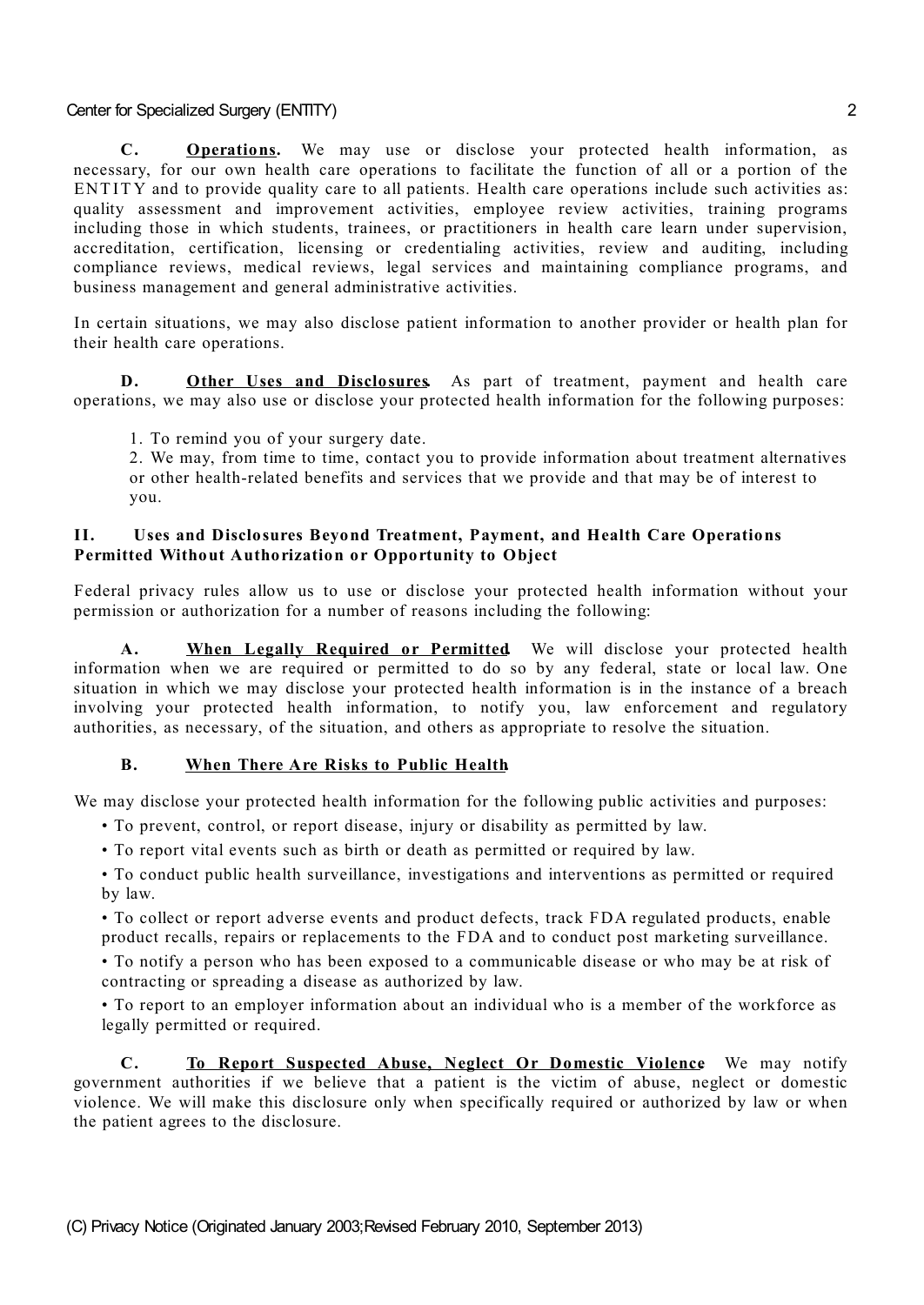**D. To Conduct Health Oversight Activities.** We may disclose your protected health information to a health oversight agency for activities including audits; civil, administrative, or criminal investigations, proceedings, or actions; inspections; licensure or disciplinary actions; or other activities necessary for appropriate oversight as authorized by law. We will not disclose your health information under this authority if you are the subject of an investigation and your health information is not directly related to your receipt of health care or public benefits.

**E. In Connection With Judicial And Administrative Proceedings.** We may disclose your protected health information in the course of any judicial or administrative proceeding in response to an order of a court or administrative tribunal as expressly authorized by such order. In certain circumstances, we may disclose your protected health information in response to a subpoena to the extent authorized by state law if we receive satisfactory assurances that you have been notified of the request or that an effort was made to secure a protective order.

**F. For Law Enforcement Purposes.** may disclose your protected health information to a law enforcement official for law enforcement purposes as follows:

• As required by law for reporting of certain types of wounds or other physical injuries.

- Pursuant to court order, court-ordered warrant, subpoena, summons or similar process.
- For the purpose of identifying or locating a suspect, fugitive, material witness or missing person.
- Under certain limited circumstances, when you are the victim of a crime.

• To a law enforcement official if the ENT ITY has a suspicion that your health condition was the result of criminal conduct.

• In an emergency to report a crime.

**G. To Coroners, Funeral Directors, and for Organ Donation.** We may disclose protected health information to a coroner or medical examiner for identification purposes, to determine cause of death or for the coroner or medical examiner to perform other duties authorized by law. We may also disclose protected health information to a funeral director, as authorized by law, in order to permit the funeral director to carry out their duties. We may disclose such information in reasonable anticipation of death. Once you have been dead for 50 years (or such other period as specified by law), we may use and disclose your health information without regard to the restrictions set forth in this notice. Protected health information may be used and disclosed for cadaveric organ, eye or tissue donation purposes.

**H. For Research Purposes.** We may use or disclose your protected health information for research when the use or disclosure for research has been approved by an institutional review board that has reviewed the research proposal and research protocols to address the privacy of your protected health information. Under certain circumstances, your information may also be disclosed without your authorization to researchers preparing to conduct a research project or for research on decedents or to researchers pursuant to a written data use agreement.

**I. In the Event of a Serious Threat to Health or Safety.** We may, consistent with applicable law and ethical standards of conduct, use or disclose your protected health information if we believe, in good faith, that such use or disclosure is necessary to prevent or lessen a serious and imminent threat to your health or safety or to the health and safety of the public.

**J. For Specified Government Functions.** In certain circumstances, federal regulations authorize the ENT ITY to use or disclose your protected health information to facilitate specified government functions relating to military and veterans activities, national security and intelligence activities, protective services for the President and others, medical suitability determinations, correctional institutions, and law enforcement custodial situations.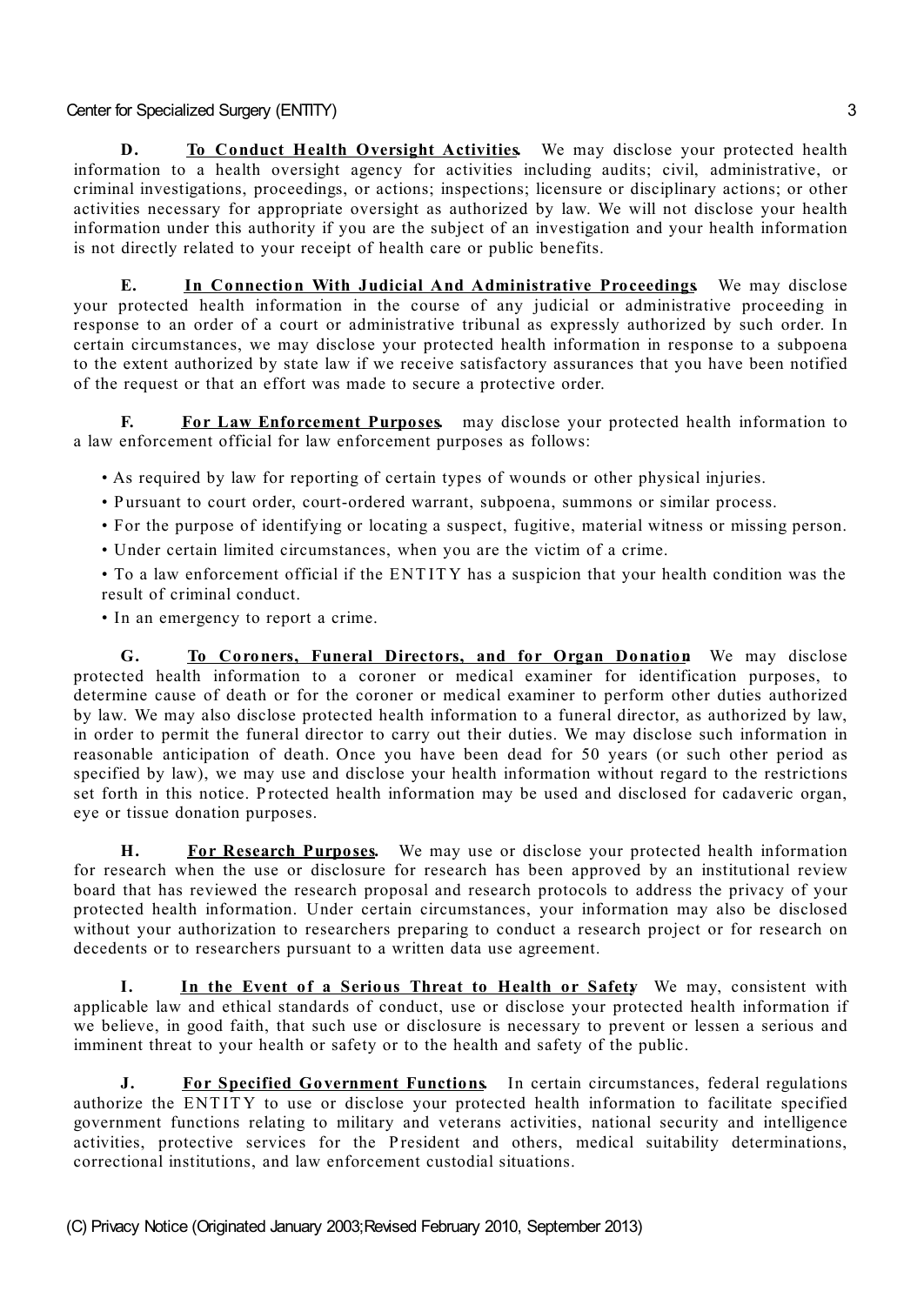**K. For Worker's Compensation.** T he ENT ITY may release your health information to comply with worker's compensation laws or similar programs.

**L. Business Associates.** We may contract with one or more business associates through the course of our operations. We may disclose your health information to our business associates so that they can perform the job we have asked them to do. We required that our business associates sign a business associate agreement and agree to safeguard the privacy and security of your health information.

## **III. Uses and Disclosures Permitted without Authorization but with Opportunity to Object**

**We may disclose your protected health information to your family member or a close personal friend if it is directly relevant to the person's involvement in your surgery or payment related to your surgery. We can also disclose your information in connection with trying to locate or notify family members or others involved in your care concerning your location, condition or death.**

**You may object to these disclosures. If you do not object to these disclosures or we can infer from the circumstances that you do not object or we determine, in the exercise of our professional judgment, that it is in your best interests for us to make disclosure of information that is directly relevant to the person's involvement with your care, we may disclose your protected health information as described.**

## **IV. Uses and Disclosures which you Authorize**

Other than as stated above, we will not disclose your health information other than with your written authorization. You may revoke your authorization in writing at any time except to the extent that we have taken action in reliance upon the authorization. Examples of disclosures that require your authorization are:

**A. Marketing.** Except as otherwise permitted by law, we will not use or disclose your health information for marketing purposes without your written authorization. However, in order to better serve you, we may communicate with you about refill reminders and alternative products. Should you inquire about a particular product-specific good or service, we may also provide you with informational materials. We may also, at times, send you informational materials about a particular product or service that may be helpful for your treatment.

**B. No Sale of Your Health Information.** We will not sell your health information to a third party without your prior written authorization.

# **V. Your Rights**

You have the following rights regarding your health information:

# **A. The right to inspect and copy your protected health information.**

You may inspect and obtain a copy of your protected health information that is contained in a designated record set for as long as we maintain the protected health information. A "designated record set" contains medical and billing records and any other records that your surgeon and the ENTITY use for making decisions about you.

Under federal law, however, you may not inspect or copy the following records: psychotherapy notes; information compiled in reasonable anticipation of, or for use in, a civil, criminal, or administrative action or proceeding; and protected health information that is subject to a law that prohibits access to protected health information. Depending on the circumstances, you may have the right to have a

(C) Privacy Notice (Originated January 2003;Revised February 2010, September 2013)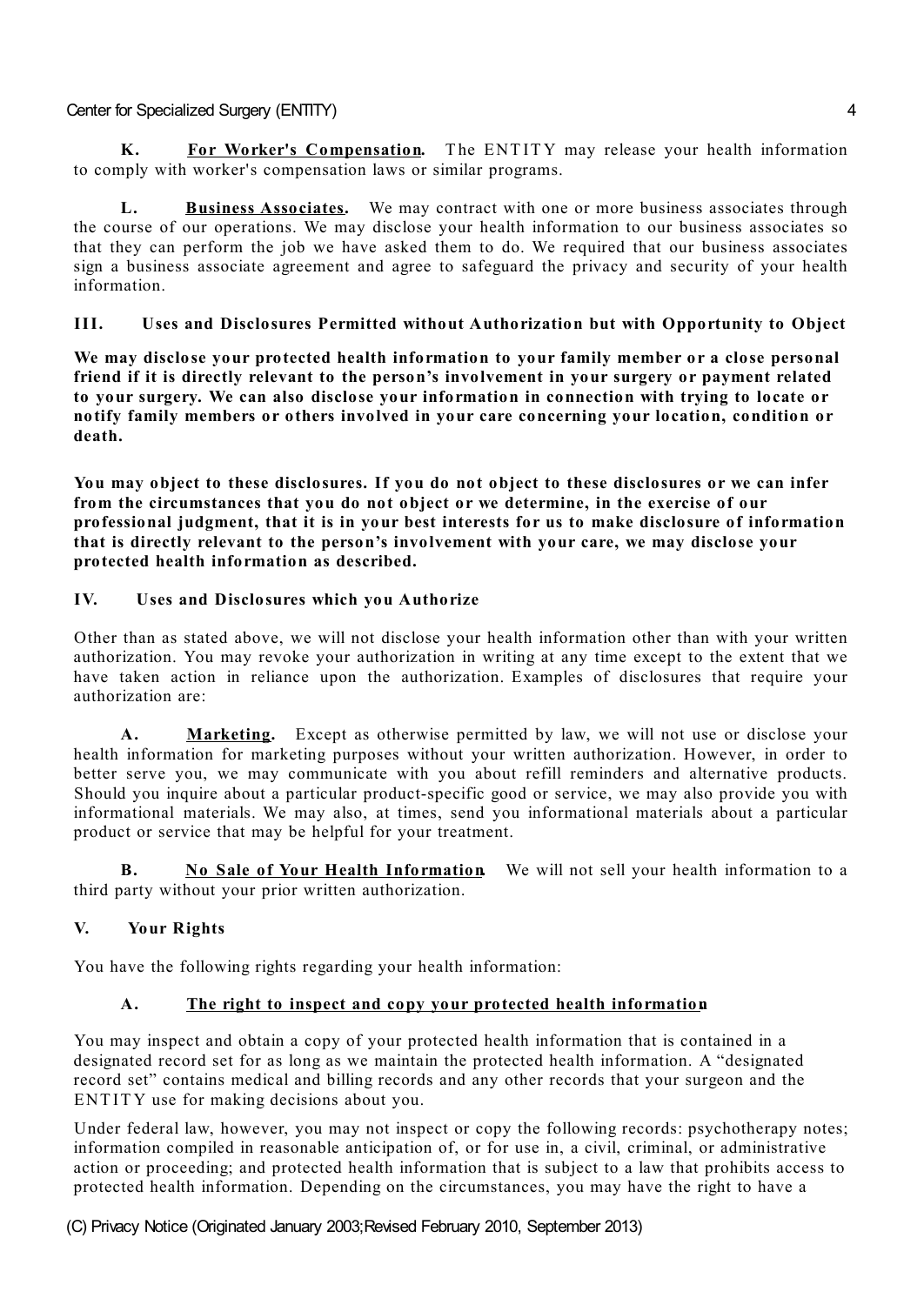decision to deny access reviewed.

We may deny your request to inspect or copy your protected health information if, in our professional judgment, we determine that the access requested is likely to endanger your life or safety or that of another person, or that it is likely to cause substantial harm to another person referenced within the information. You have the right to request a review of this decision.

To inspect and copy your medical information, you must submit a written request to the P rivacy Officer whose contact information is listed on the last page of this P rivacy Notice. If you request a copy of your information, we may charge you a fee for the costs of copying, mailing or other costs incurred by us in complying with your request.

P lease contact our P rivacy Officer if you have questions about access to your medical record.

### **B. The right to request a restriction on uses and disclosures of your protected health information.**

You may ask us not to use or disclose certain parts of your protected health information for the purposes of treatment, payment or health care operations. You may also request that we not disclose your health information to family members or friends who may be involved in your care or for notification purposes as described in this Privacy Notice. Your request must state the specific restriction requested and to whom you want the restriction to apply.

If you request that the ENT ITY not disclose your protected health information to your health plan for the purposes of payment or healthcare operations (but not treatment), and if you are paying for your treatment out of pocket in full, then the ENT ITY must honor your requested restriction. Otherwise, the ENT ITY is not required to agree to a restriction that you may request. We will notify you if we deny your request to a restriction. If the ENT ITY does agree to the requested restriction, we may not use or disclose your protected health information in violation of that restriction unless it is needed to provide emergency treatment. Under certain circumstances, we may terminate our agreement to a restriction. You may request a restriction by contacting the Privacy Officer.

**C. The right to request to receive confidential communications from us by alternative means or at an alternative location.** You have the right to request that we communicate with you in certain ways. We will accommodate reasonable requests. We may condition this accommodation by asking you for information as to how payment will be handled or specification of an alternative address or other method of contact. We will not require you to provide an explanation for your request. Requests must be made in writing to our Privacy Officer.

**D. The right to request amendments to your protected health information.** You may request an amendment of protected health information about you in a designated record set for as long as we maintain this information. In certain cases, we may deny your request for an amendment. If we deny your request for amendment, you have the right to file a statement of disagreement with us and we may prepare a rebuttal to your statement and will provide you with a copy of any such rebuttal. Requests for amendment must be in writing and must be directed to our P rivacy Officer. In this written request, you must also provide a reason to support the requested amendments.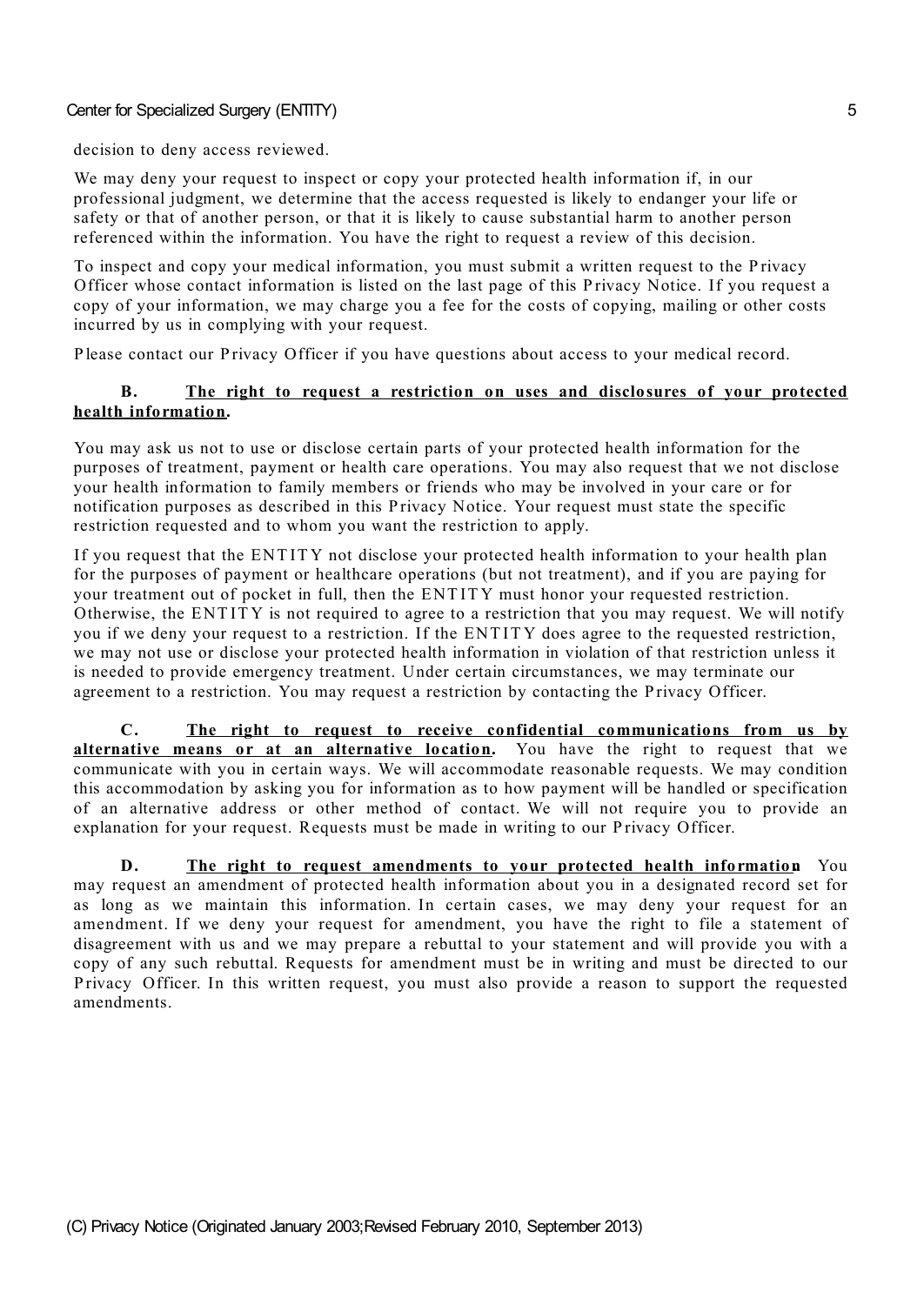**E. The right to receive an accounting.** You have the right to request an accounting of certain disclosures of your protected health information made by the ENT ITY. T his right applies to disclosures for purposes other than treatment, payment or health care operations as described in this P rivacy Notice. We are also not required to account for disclosures that you requested, disclosures that you agreed to by signing an authorization form, disclosures for anENT ITY directory, to friends or family members involved in your care, or certain other disclosures we are permitted to make without your authorization. The request for an accounting must be made in writing to our Privacy Officer. The request should specify the time period sought for the accounting. We are not required to provide an accounting for disclosures that take place prior to April 14, 2003. Accounting requests may not be made for periods of time in excess of six years. After January 1, 2014 (or a later date as permitted by HIPAA), the list of disclosures will include disclosures made for treatment, payment or health care operations using our electronic health record (if we have one for you). We will provide the first accounting you request during any 12-month period without charge. Subsequent accounting requests may be subject to a reasonable cost-based fee.

**F. The right to obtain a paper copy of this notice.** Upon request, we will provide a separate paper copy of this notice even if you have already received a copy of the notice or have agreed to accept this notice electronically.

### **VI. Our Duties**

The ENTITY is required by law to maintain the privacy of your health information and to provide you with this Privacy Notice of our duties and privacy practices. We are required to abide by terms of this Notice as may be amended from time to time. We reserve the right to change the terms of this Notice and to make the new Notice provisions effective for all future protected health information that we maintain. If the ENT ITY changes its Notice, we will provide a copy of the revised Notice by sending a copy of the revised Notice via regular mail or through in-person contact at your next visit. In the event there has been a breach of your unsecured protected health information, we will notify you.

#### **VII. Complaints**

You have the right to express complaints to the ENT ITY and to the Secretary of Health and Human Services if you believe that your privacy rights have been violated. You may complain to the ENTITY by contacting the ENTITY's Privacy Officer verbally or in writing, using the contact information below. We encourage you to express any concerns you may have regarding the privacy of your information. You will not be retaliated against in any way for filing a complaint.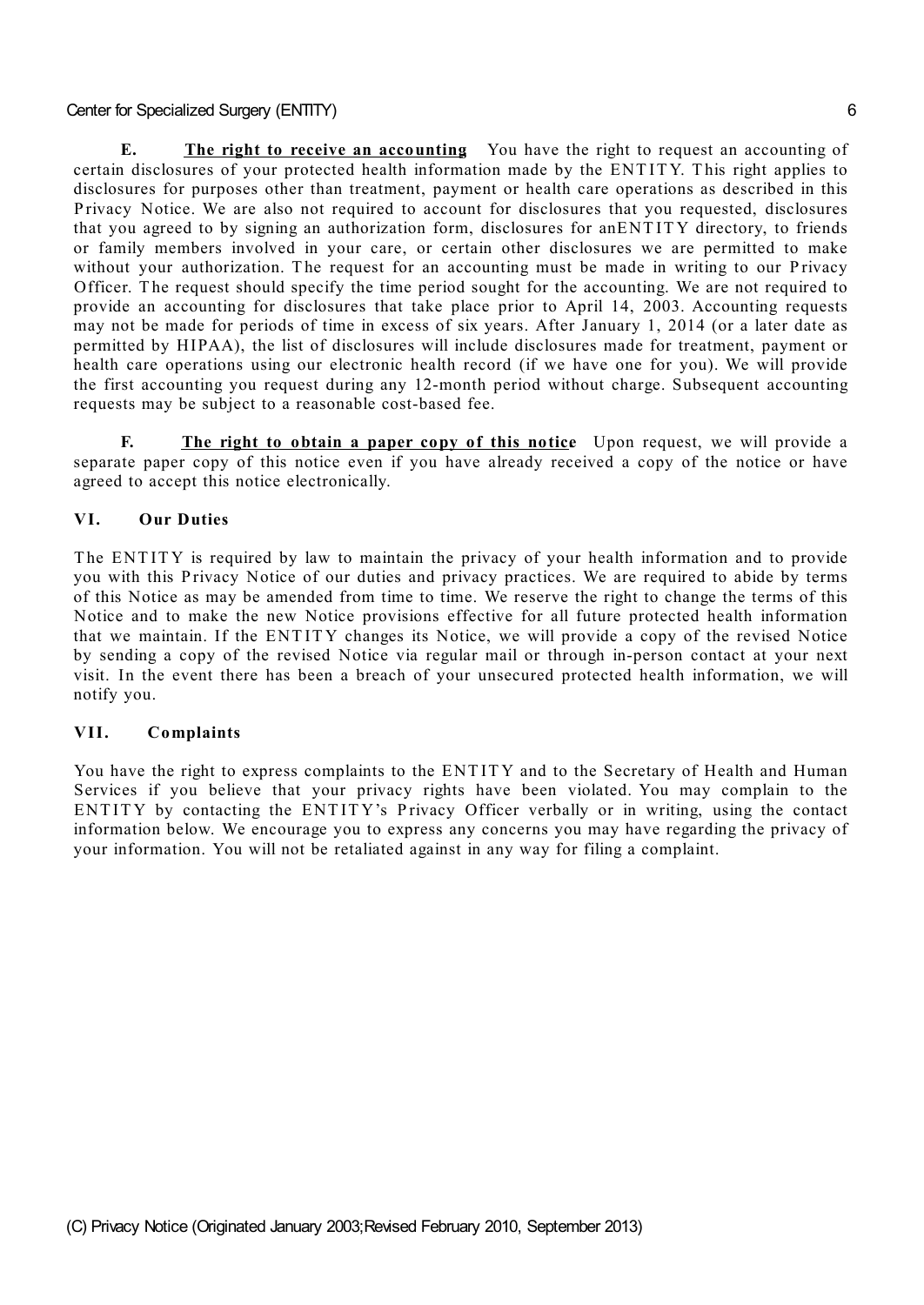## **VIII. Contact Person**

The ENTITY's contact person for all issues regarding patient privacy and your rights under the federal privacy standards is the Privacy Officer. Information regarding matters covered by this Notice can be requested by contacting the Privacy Officer. If you feel that your privacy rights have been violated by the ENTITY you may submit a complaint to our Privacy Officer by sending it to:

P rivacy Officer **Center for Specialized Surgery 2851 Baglyos Circle Suite 100 Bethlehem, PA 18020**

The Privacy Officer can be contacted by telephone at (484) 821-0550.

### **IX. Effective Date**

**This Notice is effective April 14, 2003, with revisions effective February 17, 2010 and September, 2013.**